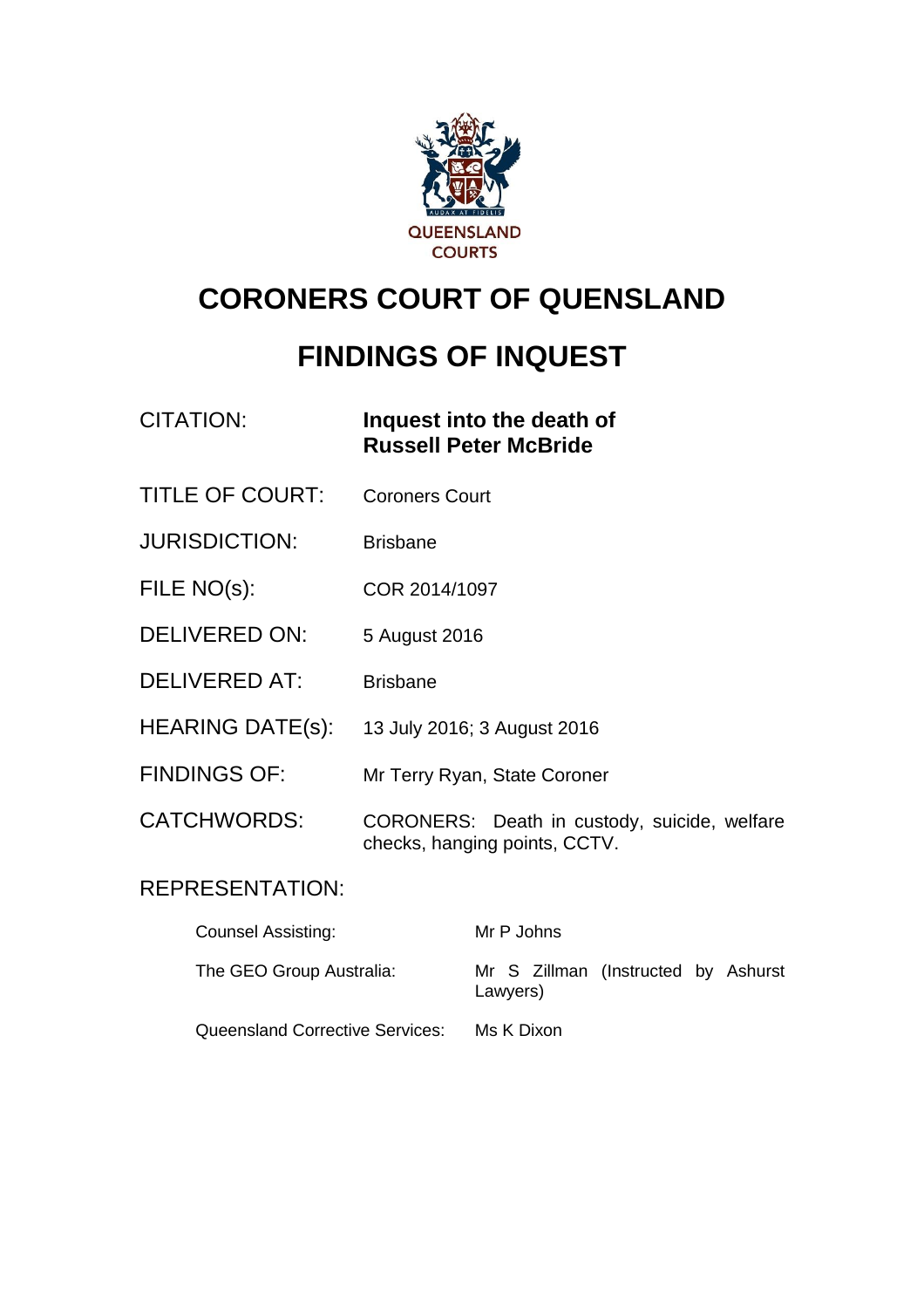## Contents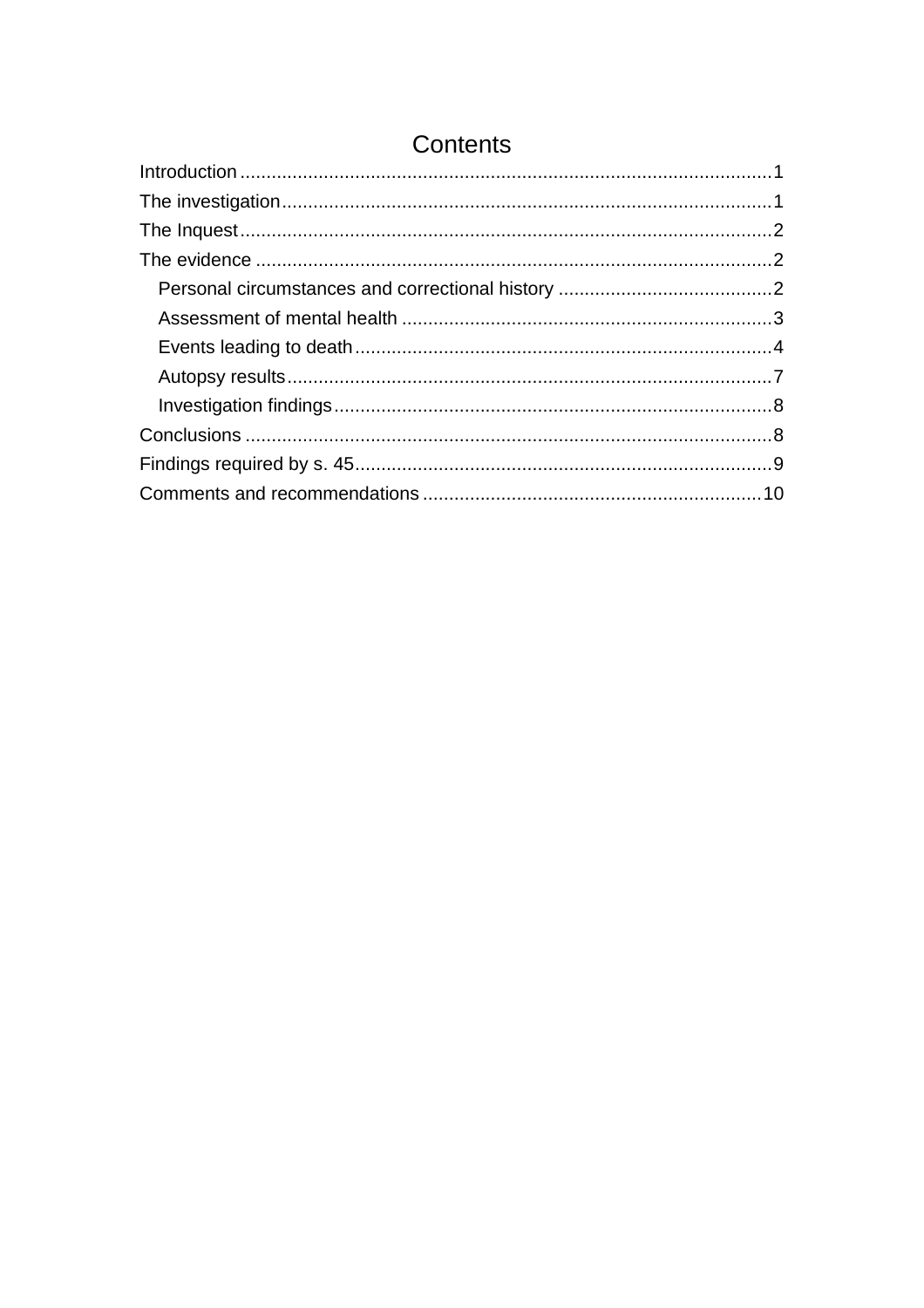## <span id="page-2-0"></span>**Introduction**

- 1. On the morning of 26 March 2014 Russell McBride failed to emerge from his cell at Arthur Gorrie Correctional Centre (AGCC) and was found to be hanging from a towel rack. A prison officer had conducted a welfare check on all prisoners in Mr McBride's unit less than 30 minutes earlier.
- 2. At 52 years of age, Mr McBride had spent just six weeks on remand at AGCC. It was his first period of imprisonment. He was not considered to have an elevated risk of suicide when assessed by prison staff and a psychiatrist. Mr McBride was subsequently accommodated in one of the many cells at AGCC with readily available hanging points consisting of exposed bars above cell doors for ventilation and fixed towel racks.
- 3. These findings:
	- confirm the identity of the deceased person, how he died, and the time, place and medical cause of his death;
	- consider whether any third party contributed to his death; and
	- consider the adequacy of the welfare check said to have been conducted on the deceased shortly prior to his being discovered hanging.

## <span id="page-2-1"></span>**The investigation**

- 4. An investigation into the circumstances leading to Mr McBride's death was conducted by Detective Senior Constable David Caruana from the Queensland Police Service (QPS) Corrective Services Investigation Unit (CSIU).
- 5. After notice of Mr McBride's death was received, CSIU officers attended AGCC and commenced an investigation. A search of Mr McBride's cell revealed two envelopes containing handwritten letters which were seized. Photographs were taken of the scene. The investigators obtained Mr McBride's correctional records and his medical files. McBride's fellow inmates at AGCC were questioned and statements taken from all relevant custodial and medical officers at AGCC. CCTV footage and relevant prison registers were obtained by police. These statements, interviews and other items were tendered at the inquest.
- 6. Dr Nathan Milne, an experienced forensic pathologist, attended AGCC to view the body of Mr McBride in situ. Dr Milne conducted a full autopsy examination of the body on 28 March 2014 and further photographs were taken at this time.
- 7. A separate investigation was conducted at the direction of the Queensland Corrective Services (QCS) Chief Inspector. A copy of the report into that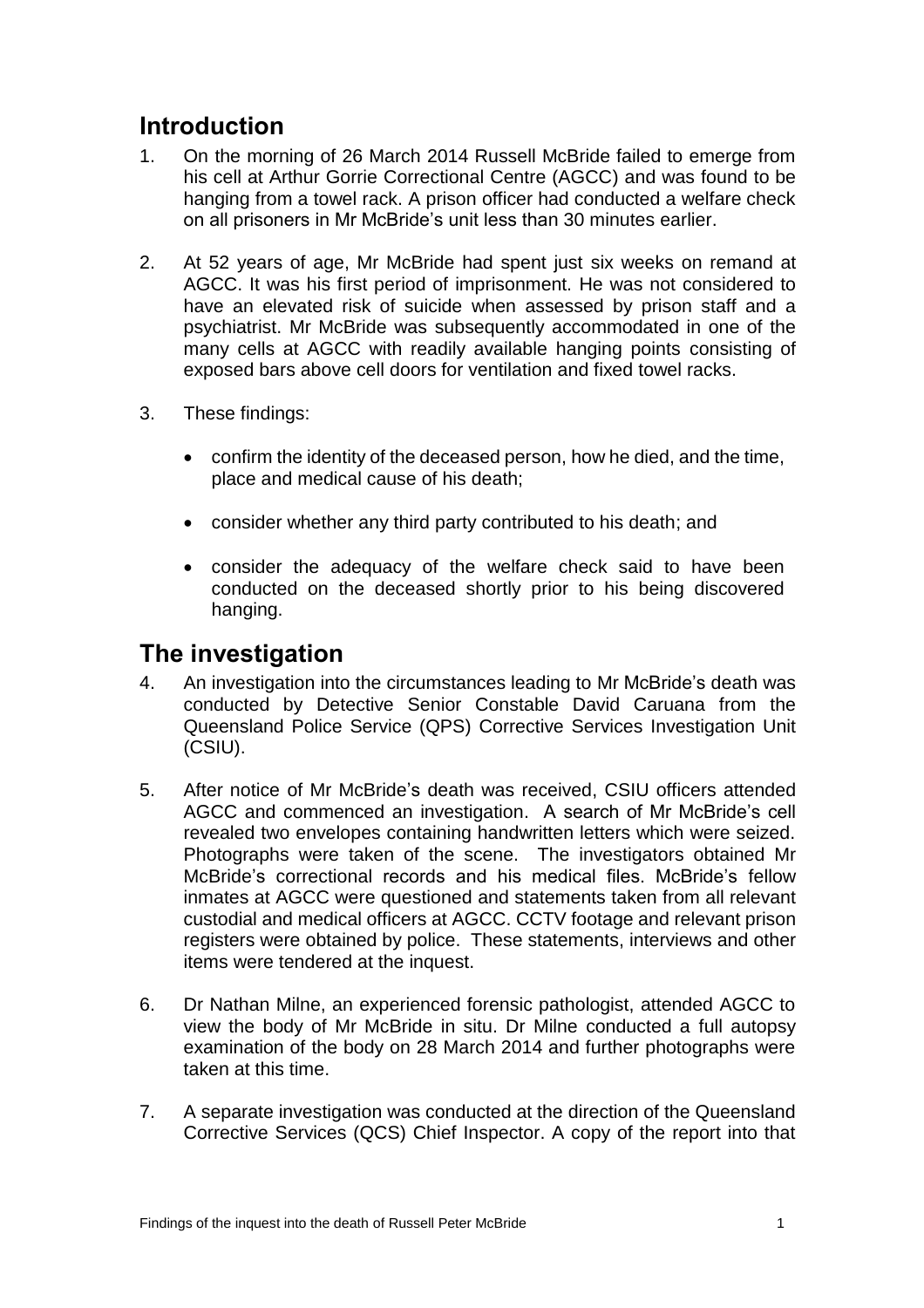investigation was provided to my office and tendered at the inquest.<sup>1</sup> I found the investigation conducted on behalf of the Chief Inspector to have been thorough and the recommendations made valuable.

8. I am satisfied that the QPS investigation was thoroughly and professionally conducted and that all relevant material was accessed.

# <span id="page-3-0"></span>**The Inquest**

- 9. An inquest was held in Brisbane on 3 August 2016. All of the statements, records of interview, medical records, photographs and materials gathered during the investigation were tendered at the inquest. I accepted the submission from counsel assisting, Mr Johns, that all evidence be tendered and that oral evidence be heard from only one witness, the QPS investigating officer.
- 10. I consider that the evidence tendered in addition to the oral evidence from these witnesses was sufficient for me to make the requisite findings.

# <span id="page-3-1"></span>**The evidence**

### <span id="page-3-2"></span>*Personal circumstances and correctional history*

- 11. Mr McBride was born in Harare, Zimbabwe (then Rhodesia) on 28 July 1961. At the age of three his family emigrated, and Mr McBride spent the next 40 years living in Australia and New Zealand. In 2003 he moved to Australia with his partner and their one year old twin children.
- 12. Mr McBride worked in various positions while residing in Booval. These included delivering papers for a local newsagent and training greyhounds. He had no criminal history in Australia and no history of incarceration anywhere. However, on 9 February 2014, he was arrested and the following day, remanded in custody, on charges of stealing and stalking. These charges related to a series of alleged incidents involving a neighbour.
- 13. On 20 February 2014 Mr McBride was charged with two counts of rape. The complainant had travelled from New Zealand and stayed with Mr McBride and his partner in Brisbane during 2008 and 2009 and she told police this is when the offences occurred.
- 14. Mr McBride had been informed that further stalking charges were likely based on further complaints received by police. At the time of his death he had been due to appear in court for a further procedural hearing on 9 April 2014.
- 15. The charges led to Mr McBride's partner cutting off all contact with him, and between him and his children.

 $\overline{\phantom{a}}$ <sup>11</sup> Exhibit C20

Findings of the inquest into the death of Russell Peter McBride 2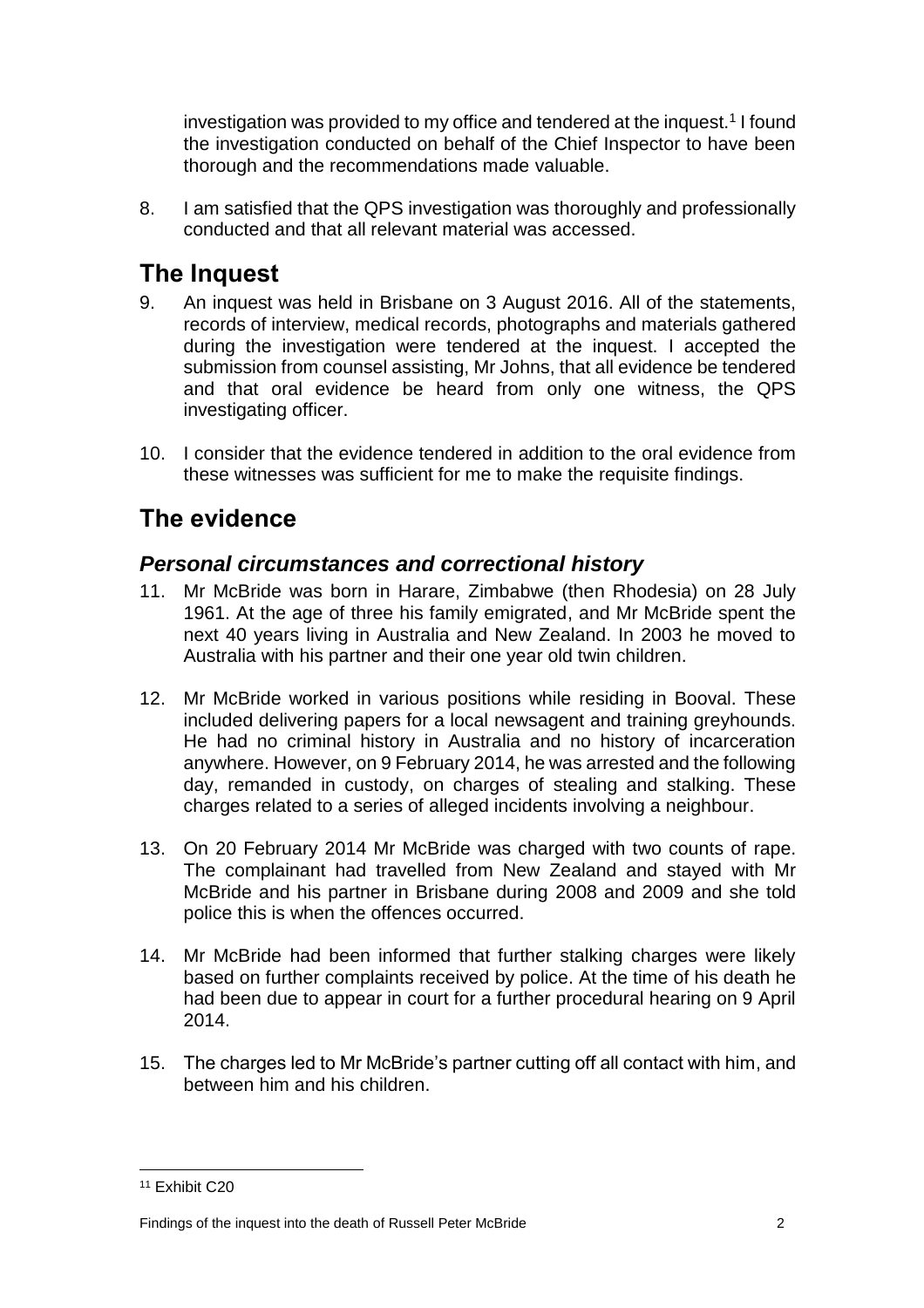16. Mr McBride is survived by his immediate family, two adult step-children (with whom he had no contact for many years) and by his brother, who has acted as next of kin for the purpose of the coronial process.

## <span id="page-4-0"></span>*Assessment of mental health*

- 17. There is no evidence that Mr McBride had sought mental health treatment before being imprisoned. On the evening of his arrest, 9 February 2014, Mr McBride was asked a series of standard questions at the Ipswich District watch house. He denied having ever been treated for a mental health problem (more specifically, for depression). He denied having ever attempted suicide or self-harm, or having thought of these things within the previous three months.
- 18. On 10 February 2014 Mr McBride was interviewed by the Queensland Health Forensic Mental Health Service, shortly before his court appearance. He denied "*suicide homicide or self-harm plan intent or ideation*" and was oriented and co-operative with the interviewer. It seems that, despite having no history of mental health problems, the interviewer remained concerned due to the nature of the stalking offence with which Mr McBride had been charged. A treatment plan was set as follows:

*Await court outcome Advised to attend GP for mental health care plan and possible psychologist referral if released from custody Refer to PMHS if remanded in custody*

- 19. Mr McBride was transferred to AGCC on 17 February 2014 and later that day underwent a health assessment and an '*immediate risk needs*" (IRN) assessment. He told the assessing nurse that he had never suffered from any "*emotional or psychiatric problem*" nor had he ever thought about or tried to commit suicide. Mr McBride did describe himself as "*a bit down*", and "*a bit sad and anxious*" in relation to the status of his relationship.
- 20. The IRN assessment form completed by a counsellor on 17 February 2014 states:

*Prisoner denied suicide/deliberate self-harm ideation recently or currently, and there was no available information to the contrary. Prisoner presented as future oriented, expressing desire to reunite with his partner and care for his children post release. Prisoner reported adequate external network, citing his partner as his main support. Prisoner reported that he does expect to receive visits while incarcerated, however, reported that he would cope sufficiently without visits. Prisoner reports that he expects to be incarcerated for two weeks, however, reports he would cope sufficiently should he be incarcerated for any significant period of time. Prisoner presented as calm, stable and accepting of current situation. Minimal current risk identified.*

21. The treatment plan recommended by the Forensic Mental Health Service had resulted in a referral to the Prison Mental Health Service (*PMHS*) when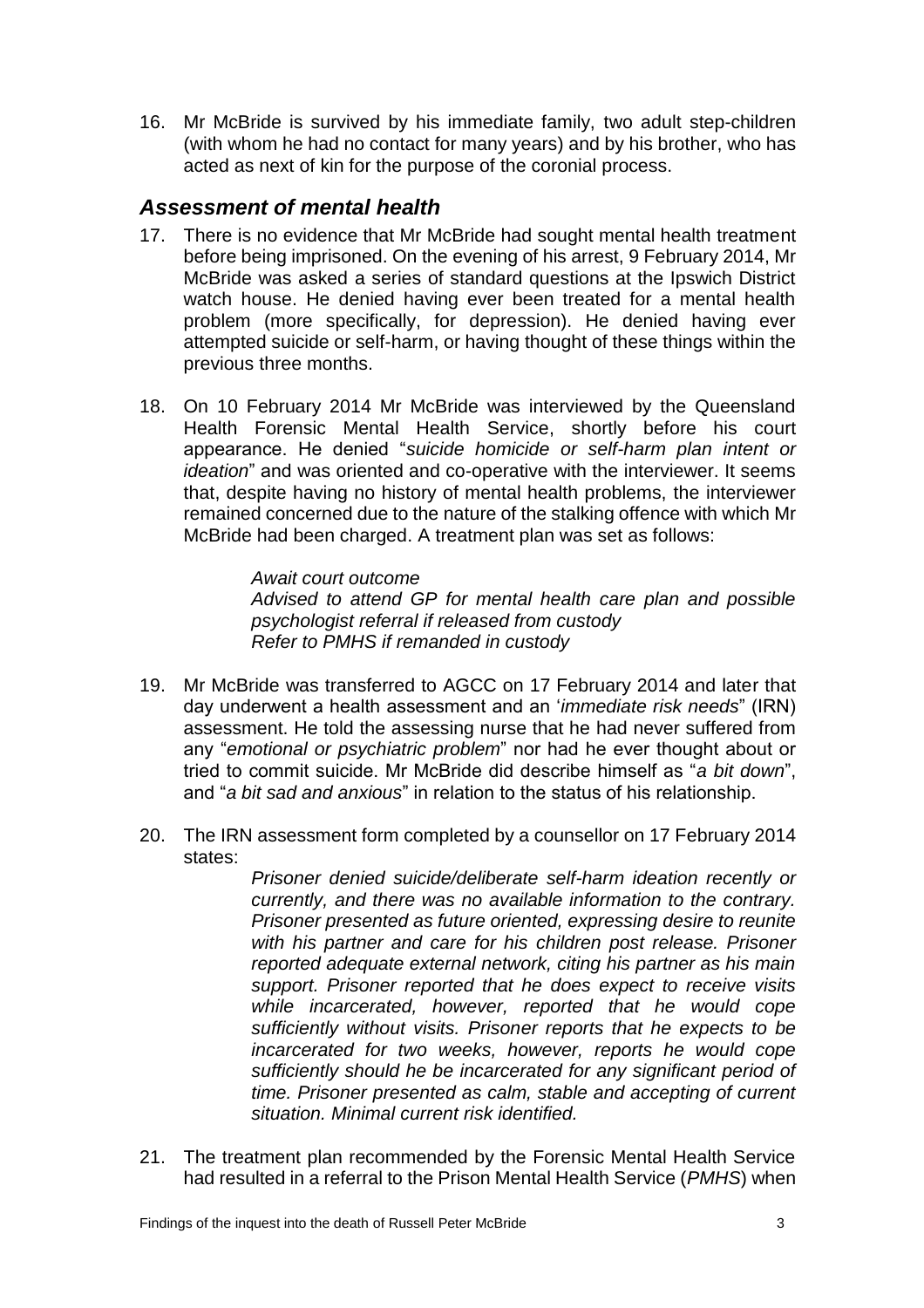Mr McBride was remanded in custody. He was seen by a psychologist from that service on 25 February 2014. Mr McBride was again noted to have no history of mental health conditions. He was observed to be irritable and presented with some paranoid and persecutory thoughts. Mr McBride again denied any "*thoughts/plans/intents to harm self or others*". The assessment states he was open to a further assessment by a psychiatrist and this was arranged for 4 March 2014.

22. Mr McBride was seen by psychiatrist Dr Zara Samaraweera on 4 March 2014. Mr McBride was evidently anxious about the lack of contact from his partner and his present circumstances but, according to the doctor, appeared to show good insight, affect and judgement. Dr Samaraweera wrote the following day to general health services at AGCC saying of Mr McBride:

> *He does not present with any evidence of psychotic or affective disorder and appears to be presenting with an adjustment disorder….I have not commenced Mr McBride on any pharmacological therapy and he agreed to self-refer to PMHS if he had further concerns*.

23. Lengthy handwritten notes found in Mr McBride's cell following his death show that over the following weeks he became increasingly distressed at the lack of contact from his former partner and children. While his writings clearly show an intention to end his own life, there is no evidence that he shared the extent of his distress with staff at AGCC or sought referral to any agency.

### <span id="page-5-0"></span>*Events leading to death*

- 24. The assessments carried out on Mr McBride led to his placement in a unit at AGCC made up of "old style" cells; namely Unit B1. The most significant difference between old and new cells at AGCC, for the purpose of this investigation, was that the old cells contained (and continue to contain) potential hanging points.
- 25. Newer cells are properly allocated to those prisoners deemed most at risk of self-harm. It is evident from this investigation and many previous coronial investigations that there are no short term plans to de-commission or modify the older cells at AGCC to remove potential hanging points.
- 26. QCS is responsible for providing fixed cameras and other infrastructure at AGCC The Queensland Government's position with respect to this issue, as set out in paragraph 70 of these findings, acknowledges that there are a number of secure cells in operation that do not have safer cell specifications.
- 27. On 25 March 2014 Mr McBride confided in a fellow prisoner that he had received a "return to sender" envelope that had initially been intended for his partner. The other prisoner described Mr McBride as appearing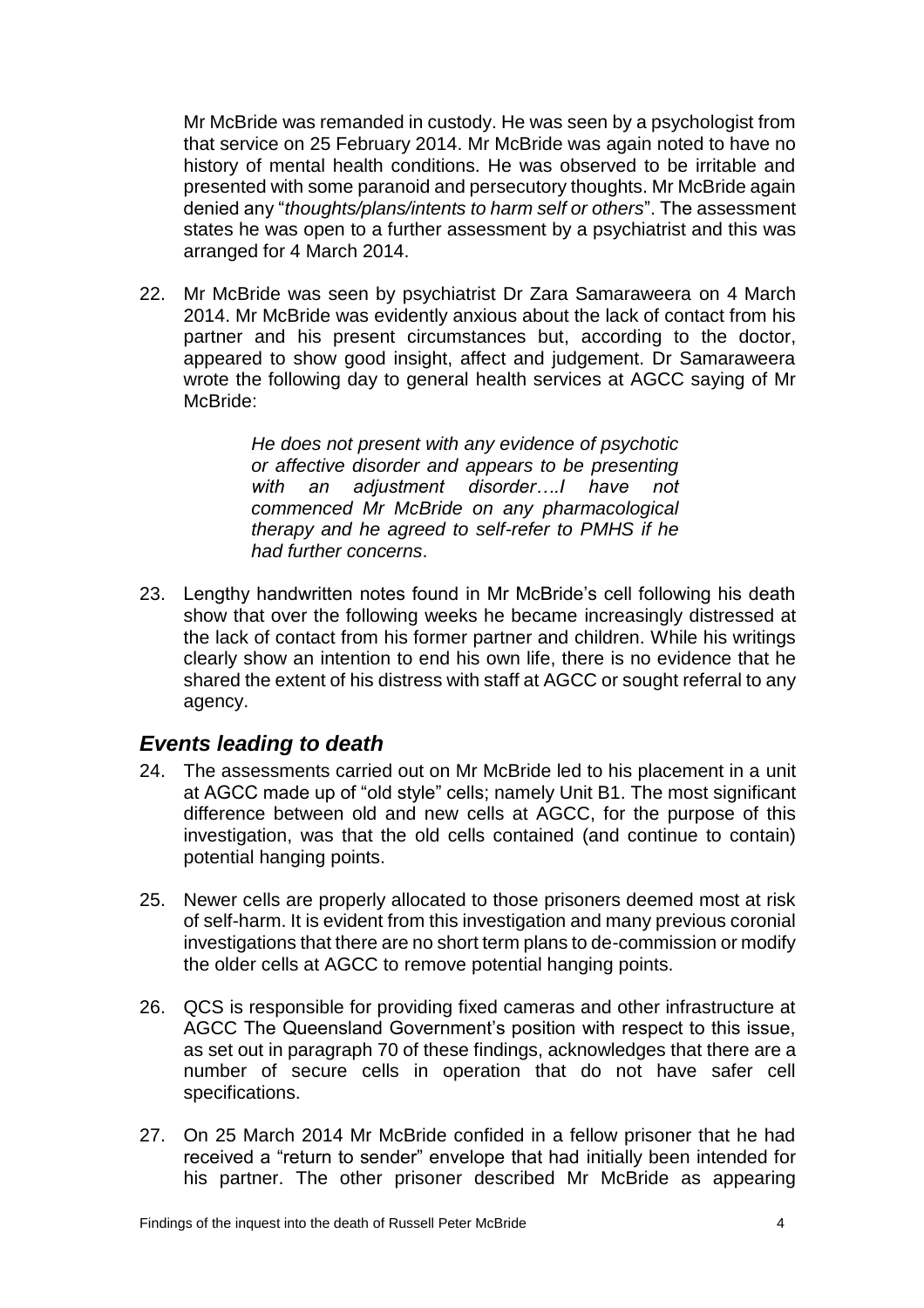"*depressed*" and had offered to buy Mr McBride a sketch pad as he knew Mr McBride liked to draw. This is the extent of the evidence from staff or other prisoners relating to Mr McBride's disposition on that day.

28. The prisoners in Unit B1 were locked in their cells at 6:00pm on 25 March 2014 as per standard practice. Policy in place at the time required a minimum of four headcounts prior to 7:00am the following morning. The policy states that at each headcount the prison officer is to satisfy themselves that each prisoner is in "apparent good health". The definition of an 'apparent good health check' undertaken on night shift in the QCS "Prisoner Musters and Head Count" Procedure states:

> *'apparent good health' Queensland Corrective Services has a duty of care to prisoners in QCS custody. This involves undertaking reasonable observations and/or engagement with the prisoner to ensure the care and well-being of prisoners. Apparent good health checks of prisoners is a dynamic and ongoing observation process, which is heightened during the conduct of headcounts/masters, unlock/lock away and unit patrols.*

> *Apparent good health of a prisoner must be determined by one or more of the following –*

*During a day shift* 

- *a. observing the prisoner to be in good spirit;*
- *b. observing the prisoner moving around freely;*
- *c. conversing with the prisoner;*

*d. questioning the prisoner as to his/her care and wellbeing; and* 

*e. if appropriate, waking the prisoner to ascertain his/her care and well-being.* 

*During a night shift*

*Officers must be vigilant for any unusual behaviours or occurrences that should be reported to the officer in charge. This will be based on good sense and sound judgement, noting that during a night shift the limited activity of a prisoner makes it difficult for an officer to determine the apparent good health of a prisoner.*

29. According to the relevant log for Unit B1, headcounts were conducted at 8:40pm, 10:27pm and 11:31 pm on 25 March 2014 and then at 1:57am, 4:33am and 6:56am the following morning. The last of these headcounts differed, in that it was conducted by two officers assigned to the day shift who had commenced at 6:30am. Although undertaken by day shift staff it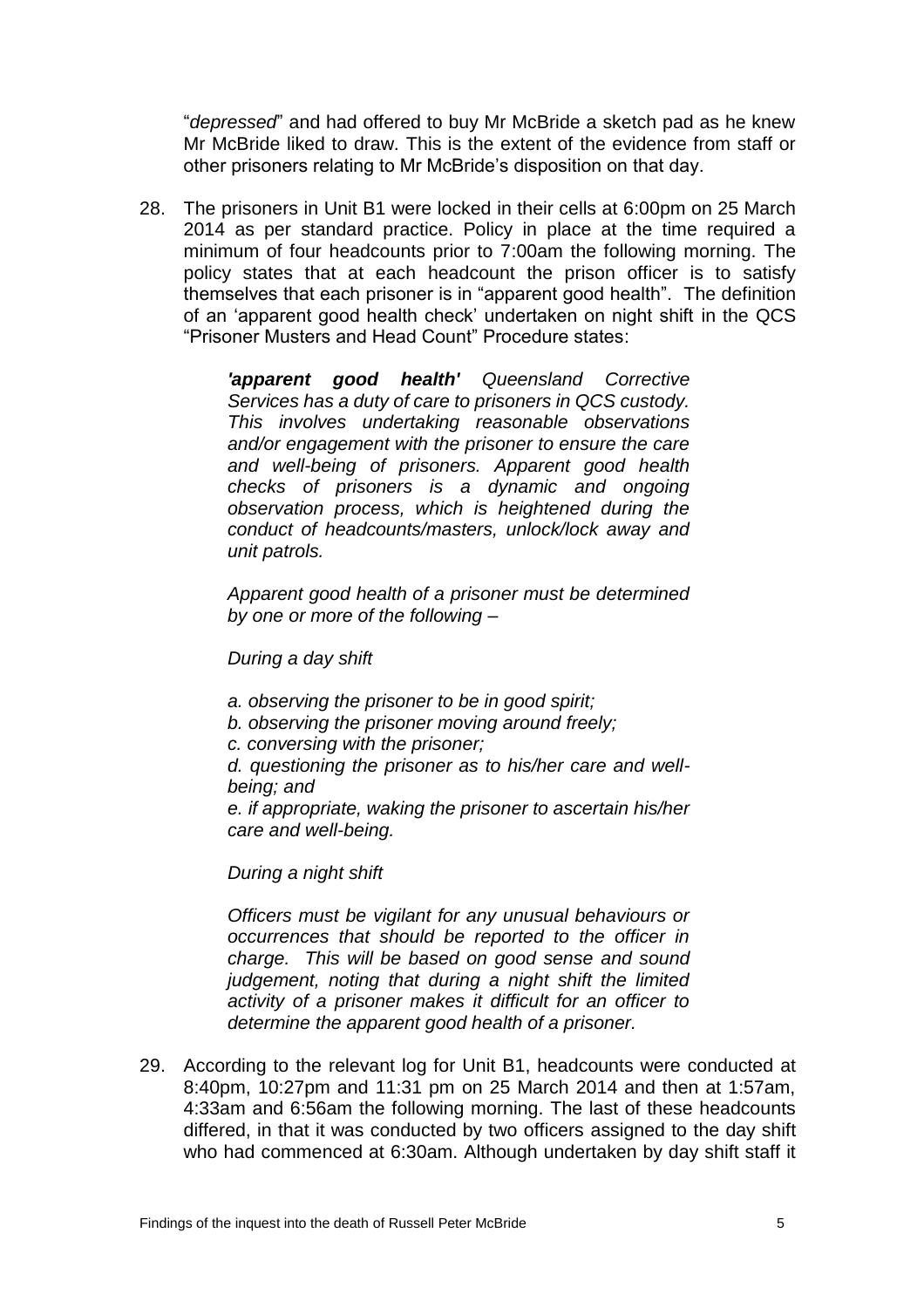was carried out as if it were a night shift head count. The log records all prisoners as being in apparent good health for each of these headcounts.

- 30. Corrective Services Officers Asiata and Fibbes were on duty when Mr McBride was found hanging in his cell. It is apparent from the evidence that CSOs Asiata and Fibbes took differing approaches in relation to a night head count.<sup>2</sup> CSO Asiata told investigators that the purpose of a welfare check is to check that prisoners are alert and are breathing. He said that he did welfare checks the same way during the night, and that it was his usual practice to wake prisoners when they were sleeping.
- 31. CSO Fibbes conducted the observation of cell 36, which housed Mr McBride, as part of the 6:56am headcount. She later told investigators that she did not recall seeing Mr McBride and, therefore, could not recall what he was doing when she conducted the headcount.<sup>3</sup> She was adamant that she would have sighted him but that there would have been "*nothing untoward*" about his presentation. She knew this because had she seen anything untoward she would not have "*rung the headcount through*" to movement control.
- 32. CSO Fibbes told investigators that she would not wake prisoners during the night. In contrast, a day headcount would require her to get a physical or verbal response from a prisoner. CSO Fibbes gave examples of "untoward" presentations as blood over the floor, something covering the window of the cell, a prisoner hanging or lying on the floor.
- *33.* In his interview with police on the day of the death a fellow prisoner confirmed that he had seen CSO Fibbes conducting the 6:56am head count while he was sitting having coffee in his cell. 4 He said "*I seen Andrea come around…* (she) *had a quick look in, went and did her morning head count, and then went down the fish bowl as far as I know, buzzed up and said unlock in five minutes...".*
- 34. Although CSO Fibbes did not independently recall where Mr McBride was located in his cell at 6:56am, she was asked how she might assess a prisoner seen kneeling in the corner of the cell with his back to the cell door (the position in which Mr McBride was found). CSO Fibbes told investigators that she may not necessarily find such a position concerning because the prisoner "*could be cleaning the toilet*".
- 35. CSO Asiata had the duty at around 7:20am of unlocking, among others, cell 36. When he unlocked cell 36 CSO Asiata noticed that Mr McBride was not near the door ready to present himself as required. When he looked into the cell CSO Asiata says he saw Mr McBride in a kneeling position near the toilet with his back towards the door. He initially thought Mr McBride was cleaning or praying so directed the prisoner to present himself. When there was no movement he called Mr McBride's name and moved into the cell.

 $\overline{\phantom{a}}$ <sup>2</sup> Exhibit C20, paragraphs 46 and 52

<sup>3</sup> Exhibit B7

<sup>4</sup> Exhibit E2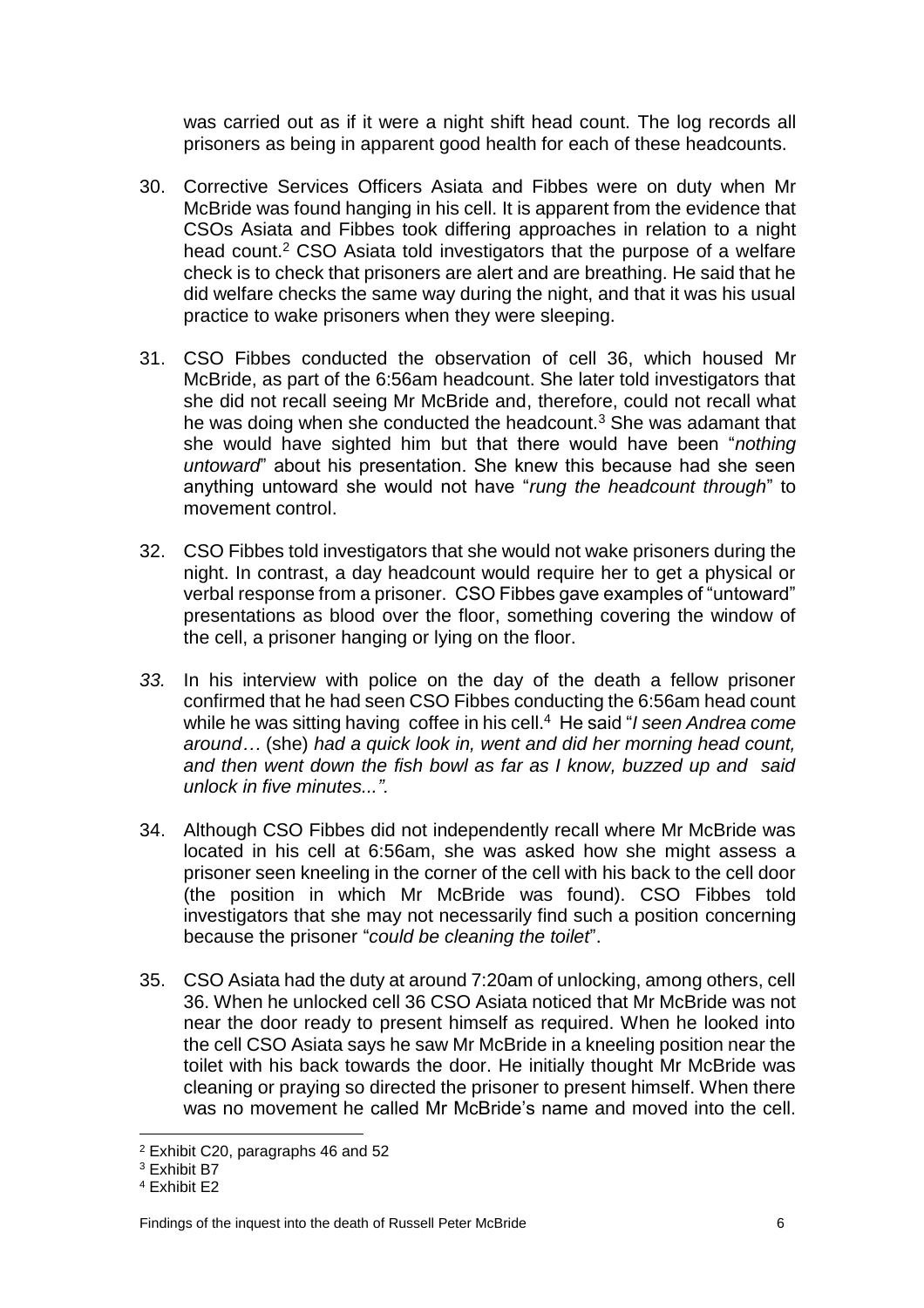At this time he saw Mr McBride was tied to the towel rack with cloth type material.<sup>5</sup>

- 36. CSO Asiata stepped out of the cell and signalled to CSO Fibbes that Mr McBride was hanging. CSO Fibbes immediately called a "*code blue*" medical emergency over her radio.
- 37. At this time CSO Asiata realised that the cloth around Mr McBride's neck was too tight to remove. He did not have possession of a cut down knife and ran to the officers station to retrieve one. On his return he found that two previously unlocked prisoners had entered Mr McBride's cell and were attempting to cut the ligature with a razor they had found. After removing the ligature the two prisoners assisted CSO Asiata with resuscitation attempts until the arrival, approximately a minute later, of CSO Curtis McNulty.
- 38. The two prisoners who had assisted in the attempts to resuscitate Mr McBride were appropriately separated shortly after the incident and interviewed by police.<sup>6</sup>
- 39. At 7:24am, approximately four minutes after the code blue had been called, the medical centre emergency response team arrived. An ambulance was called and the first of two Queensland Ambulance Service (QAS) vehicles arrived at 7:38am.
- 40. Mr McBride was describe by various witnesses as "*cold to touch*", "*stone cold*" or in similar terms. He was noted to have a clenched jaw which created difficulty for CSO Asiata in applying a face mask. Mr McBride was declared deceased by a QAS officer at 7:53am.
- 41. The cell and surrounding area was secured; a log of events commenced and the unit was placed in lockdown pending the arrival of police officers from the CSIU.

#### <span id="page-8-0"></span>*Autopsy results*

- 42. A full internal autopsy examination was conducted by experienced forensic pathologist Dr Nathan Milne on 28 March 2014. He had the benefit of xrays, a CT scan and toxicology results when compiling his report, which was tendered at the inquest.<sup>7</sup>
- 43. Dr Milne had attended AGCC shortly after Mr McBride's death and had considered the police summary of events when forming his opinion.
- 44. In his report Dr Milne concluded:

 $\overline{\phantom{a}}$ <sup>5</sup> Exhibit B1

<sup>6</sup> Exhibit E2 and E3

<sup>7</sup> Exhibit A5

Findings of the inquest into the death of Russell Peter McBride 7 7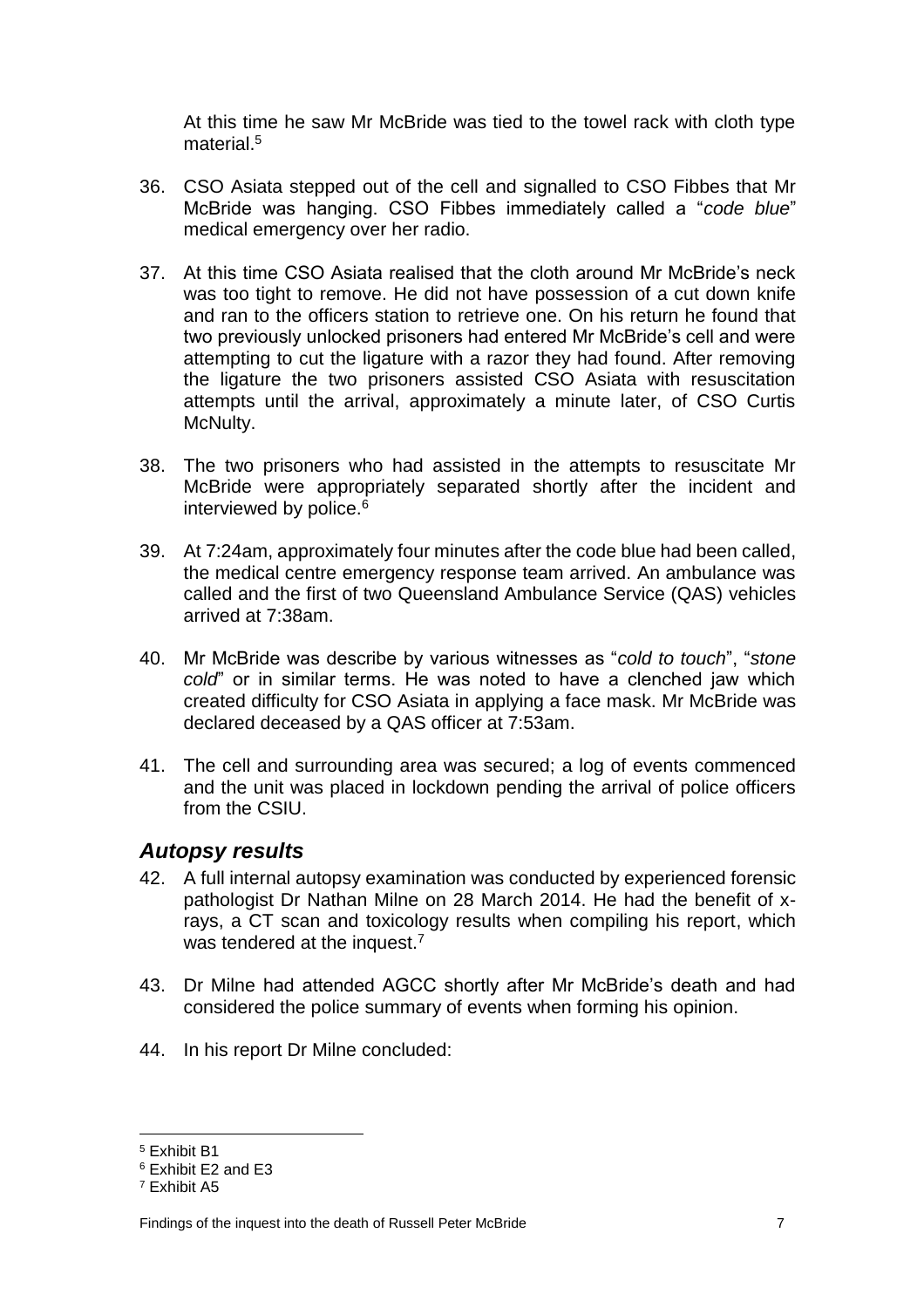*In my opinion, the cause of death is hanging. The post-mortem findings are consistent with the available history and examination of the death scene. There are no findings on my examination to suggest the involvement of another person in his death.*

#### <span id="page-9-0"></span>*Investigation findings*

- 45. Two neighbouring prisoners told investigators appointed by the QCS Chief Inspector that they heard noises coming from Mr McBride's cell during the early hours of 26 March 2014.
- 46. One prisoner, four cells away, recalled hearing a "*strange snoring/gurgle*" at around 4:15am though he had not thought much of it at the time. Another prisoner housed directly beside Mr McBride says that he was woken at approximately 2:30am by sounds coming from Mr McBride's cell. He described what he heard as the muffled sound of a person talking, combined with choking sounds. He had thought Mr McBride was talking in his sleep and listened in but could not make out what was being said.
- 47. Dr Milne, although specifically asked by investigators, said he was not in a position to give an estimate of the time of death based on the state of Mr McBride's body.
- 48. DNA samples taken from Mr McBride's left wrist shortly after his death returned a positive match for the DNA of another person known to police. An examination of prison records showed that person had been housed in the same cell as Mr McBride at an earlier time, but was no longer incarcerated at AGCC at the time of Mr McBride's death.
- 49. There was otherwise no evidence found that Mr McBride's cell was accessed by any person between 6:00pm on 25 March 2014 and the time he was discovered deceased the following morning. The evidence from prisoners, CCTV, CSOs and the logs in Unit B1 provide positive evidence for the proposition that Mr McBride's cell door remained locked for this entire period.
- 50. No illicit substances were found to be present in the blood and urine samples taken at autopsy.
- 51. The ligature used by Mr McBride to hang himself was found to have been fashioned from a sock and a section of bedsheet.
- 52. Lengthy handwritten notes found in Mr McBride's cell recorded an intention by the writer to kill himself due to despair over his general circumstances and, in particular, the estrangement from his partner and children.

## <span id="page-9-1"></span>**Conclusions**

53. I am satisfied that no staff or prisoners at AGCC were involved in the death of Mr McBride.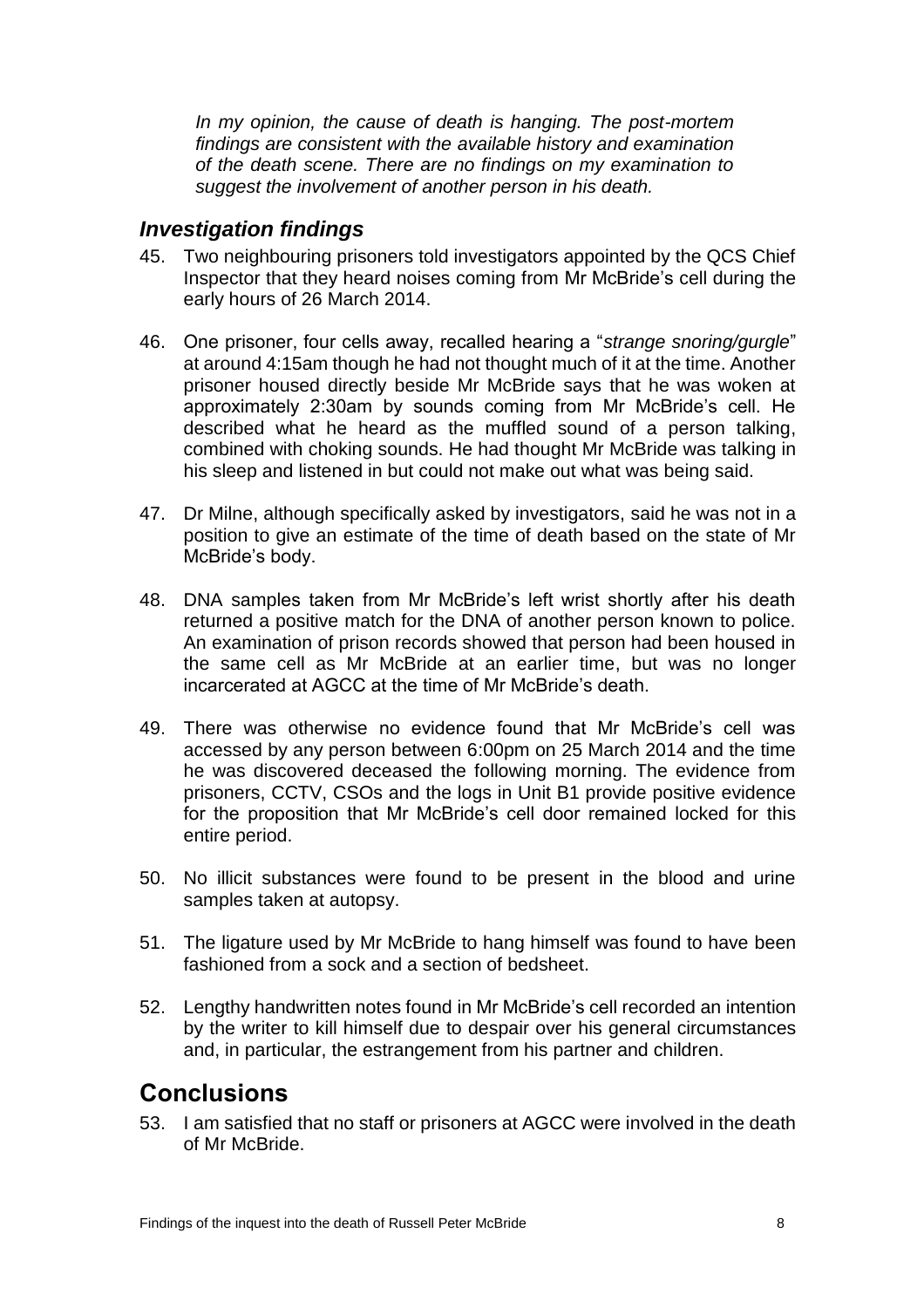- 54. I am satisfied that the efforts to revive Mr McBride when he was discovered hanging in his cell adhered to procedure and that the staff members and prisoners involved are deserving of praise for their efforts.
- 55. I accept that CSO Fibbes conducted a headcount at around 6:56am and that, as required, she checked on Mr McBride. However, it is unclear where Mr McBride was located in the cell at this time. I am unable to determine on the evidence before me exactly when Mr McBride hanged himself. It may have been before or after the 6:56am headcount.
- 56. Although his body was described as cold to touch by those who attempted CPR<sup>8</sup> I accept that Dr Milne was unable to estimate the time of death, and I am unable to draw any conclusions from the state of Mr McBride's body when he was located.
- 57. I also accept that the positioning of Mr McBride was unusual in the context of a prisoner who has hanged himself. The evidence of CSO Asiata that he had initially thought Mr McBride was praying or cleaning is supportive of the proposition that CSO Fibbes' failure to spot anything alarming was reasonable. On that basis, I do not consider any criticism of her is warranted.
- 58. CCTV footage showing CSO Fibbes conducting the headcount at the door of Mr McBride's cell would have assisted in the resolution of these issues. Unfortunately, the CCTV camera was positioned so that no such footage could be obtained.
- 59. I am satisfied that the procedures in place to identify whether Mr McBride was a risk of self-harm or suicide were adequate and that they were followed appropriately. The procedures worked to ensure that Mr McBride was referred to PMHS and received a prompt review by a psychiatrist, even though it might be said that this was a case of erring on the side of caution. I accept that there was no evidence available to any of the counsellors, nurses or other professionals who assessed Mr McBride to indicate that he was at unacceptable risk of self-harm.

## <span id="page-10-0"></span>**Findings required by s. 45**

 $\overline{\phantom{a}}$ 

60. I am required to find, as far as is possible, the medical cause of death, who the deceased person was and when, where and how he came by his death. As a result of considering all of the material contained in the exhibits, I am able to make the following findings:

#### **Identity of the deceased** – The deceased person was Russell Peter **McBride**

<sup>&</sup>lt;sup>8</sup> In determining the appropriate weight to place on the apparent state of Mr McBride's body I note that indicia such as rigor mortis and body temperature can be affected by many internal and external factors and are unable, on their own, to be used to establish time of death with any great deal of precision.

Findings of the inquest into the death of Russell Peter McBride 9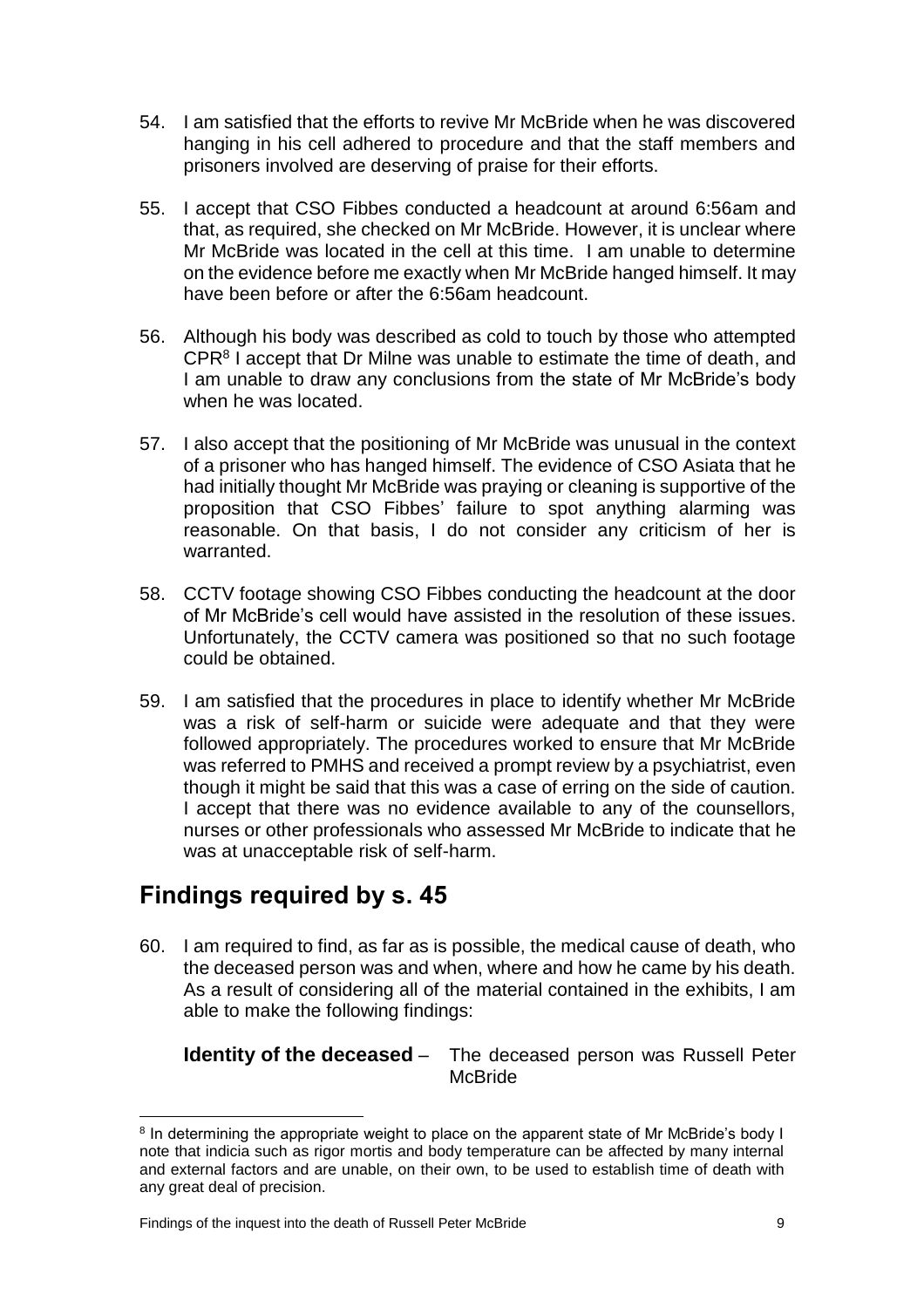| How he died -      | Mr McBride intentionally hanged himself<br>from a towel rail in his cell at Arthur Gorrie<br>Correctional Centre while on remand for<br>serious sexual offences. |
|--------------------|------------------------------------------------------------------------------------------------------------------------------------------------------------------|
| Place of death $-$ | He died at the Arthur Gorrie Correctional<br>Centre at Wacol in Queensland.                                                                                      |
| Date of death -    | He died on 26 March 2014.                                                                                                                                        |
| Cause of death -   | Mr McBride died from hanging.                                                                                                                                    |

#### <span id="page-11-0"></span>*Comments and recommendations*

- 61. Section 46 of the *Coroners Act*, insofar as it is relevant to this matter, provides that a coroner may comment on anything connected with a death that relates to public health or safety, the administration of justice or ways to prevent deaths from happening in similar circumstances in the future.
- 62. At the time of Mr McBride's death there was a single CCTV camera covering the unit in which he was housed. The camera could be rotated to provide a view of the upper landing where Mr McBride's cell was located. However, it could not provide a view of what was occurring inside the cells. At the time CSO Fibbes conducted her 6:56am headcount the camera was facing away from Mr McBride's cell so there is no footage which could have immediately corroborated CSO Fibbes' account of having looked into Mr McBride's cell at this time.
- 63. At the inquest a statement was tendered from the General Manager of AGCC (and employee of GEO Australia), Mr Troy Ittensohn in response to recommendations contained in the Chief Inspector's Report.<sup>9</sup> In it he notes that QCS is responsible for providing fixed cameras and other infrastructure at AGCC. Mr Ittensohn supplied documentary evidence that a detailed capital works proposal has been put to QCS for a significant increase in the number of CCTV cameras fitted.
- 64. A statement from Mr Timothy Thomson, <sup>10</sup> a Project Manager with QCS, was tendered at the inquest. He confirmed that the capital works proposal has been approved. Scheduled capital works will see the installation of three CCTV cameras in Unit B1 which will have a fixed field of view covering 95% of the unit. However, Mr Thomson's statement indicates that cell corridors are not provisioned with cameras as corridors are a thoroughfare only for prisoner access or egress from their cells, and not for prisoner congregation.
- 65. Extra cameras will also be installed in a number of other units and exercise yards throughout AGCC. All extra cameras are scheduled to be fitted by

 $\overline{\phantom{a}}$ <sup>9</sup> Exhibit B19

<sup>10</sup> Exhibit B20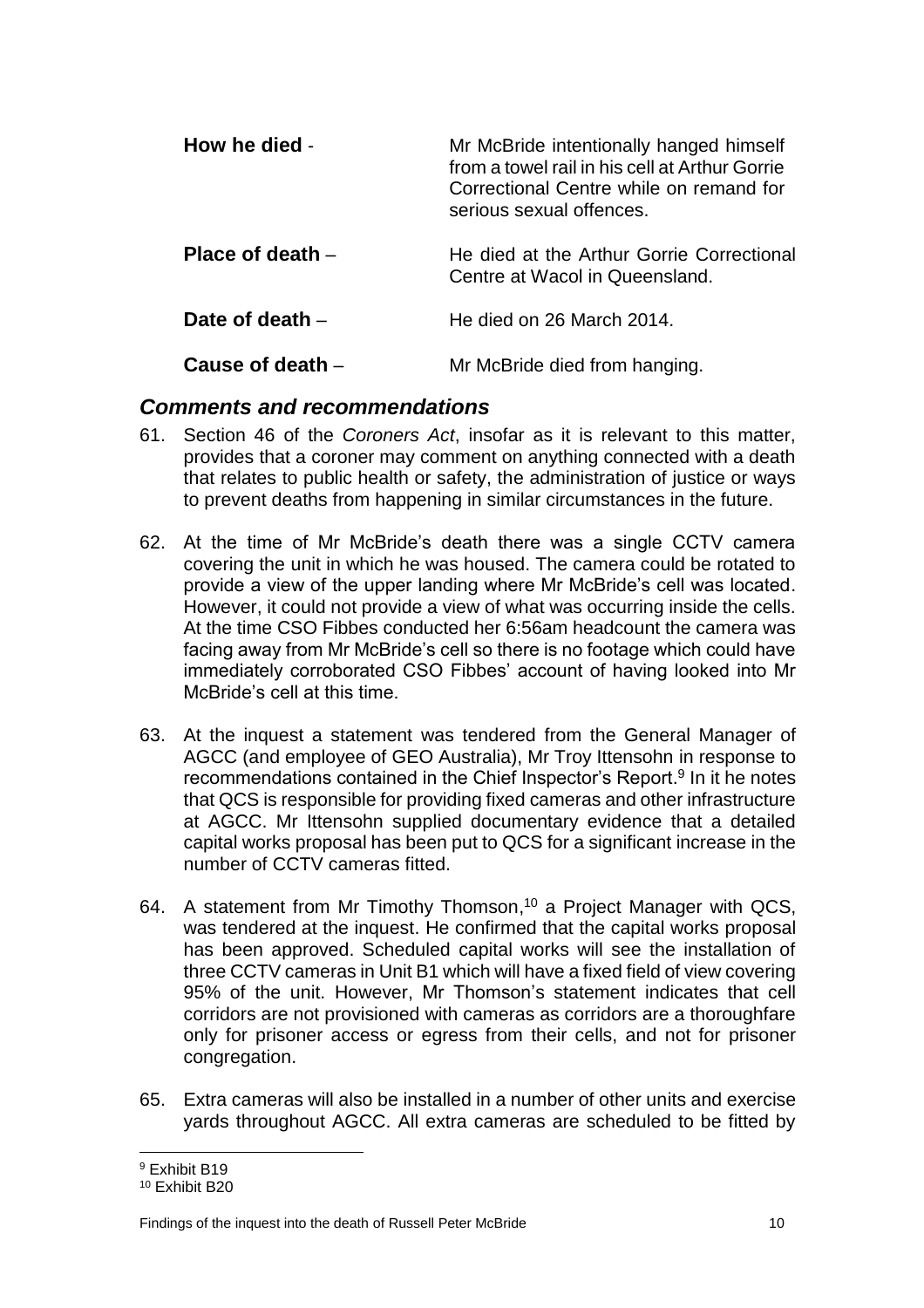the end of 2016. The capacity for CCTV footage to simplify future court proceedings, saving time and cost, is obvious. Their installation has the capacity to protect both prisoners and corrective services officers when any allegations of mistreatment, misbehaviour or regulatory failure are made.

- 66. While it appears that the corridors in the accommodation wings of Unit B1 will not be fully visible from the upgraded CCTV cameras, it will be possible to see persons entering and leaving those passages.
- 67. As noted above, there was no evidence of a failure to conduct an adequate headcount in this case. However, the evidence has highlighted the need to ensure headcounts are being conducted diligently. In the absence of extra CCTV cameras, I accept that the best method to ensure compliance is through regular auditing of the process to ensure that CSOs are performing welfare checks satisfactorily, day and night.
- 68. I accept the evidence of Mr Ittensohn that corrective supervisors at AGCC are required, during day shift, to conduct random checks of the areas under their supervision on procedural matters including headcounts.<sup>11</sup> They are required to observe (in person or via CCTV) a muster, head count, unlock or lock away, and record details in an oversight control document. I am not inclined to make a recommendation about these checks as the GEO Group has already implemented a random audit process, and I have not found a failure in this instance that contributed to Mr McBride's death.
- 69. In response to a submission from counsel assisting at the inquest that consideration could be given to extending this supervisory requirement to headcounts conducted during the night shift, an undertaking was given to the court by the GEO Group that it would institute an audit process with respect to night welfare checks. As there are fewer supervisors on duty at night, the audit will be based on random checks with reference to CCTV cameras. I accept this undertaking and do not consider it necessary to recommend that this extra audit process be implemented.
- 70. Although it would have made no difference in the case of Mr McBride, I note the change in practice at AGCC requiring CSO's conducting the "*unlock*" of cells now carry a cut down knife.
- 71. On 8 October 2015 the Minister for Police, Fire and Emergency Services and Minister for Corrective Services provided the following advice in relation to the Queensland Government's response to previous coronial recommendations about the presence of hanging points at AGCC and other prisons: 12

*Since 1996, the Queensland Government has invested more than \$1 billion in construction of new design safer cells and* 

 $\overline{\phantom{a}}$ 

<sup>11</sup> Exhibit B19.3, Post Order, AGCC Accommodation, dated 22 March 2016.

<sup>&</sup>lt;sup>12</sup> Queensland Government Response - Inquests into the deaths of Christopher Steven Bell, Robert Gary Mitchell and Adam Cartledge; [http://www.courts.qld.gov.au/courts/coroners](http://www.courts.qld.gov.au/courts/coroners-court/findings)[court/findings](http://www.courts.qld.gov.au/courts/coroners-court/findings)